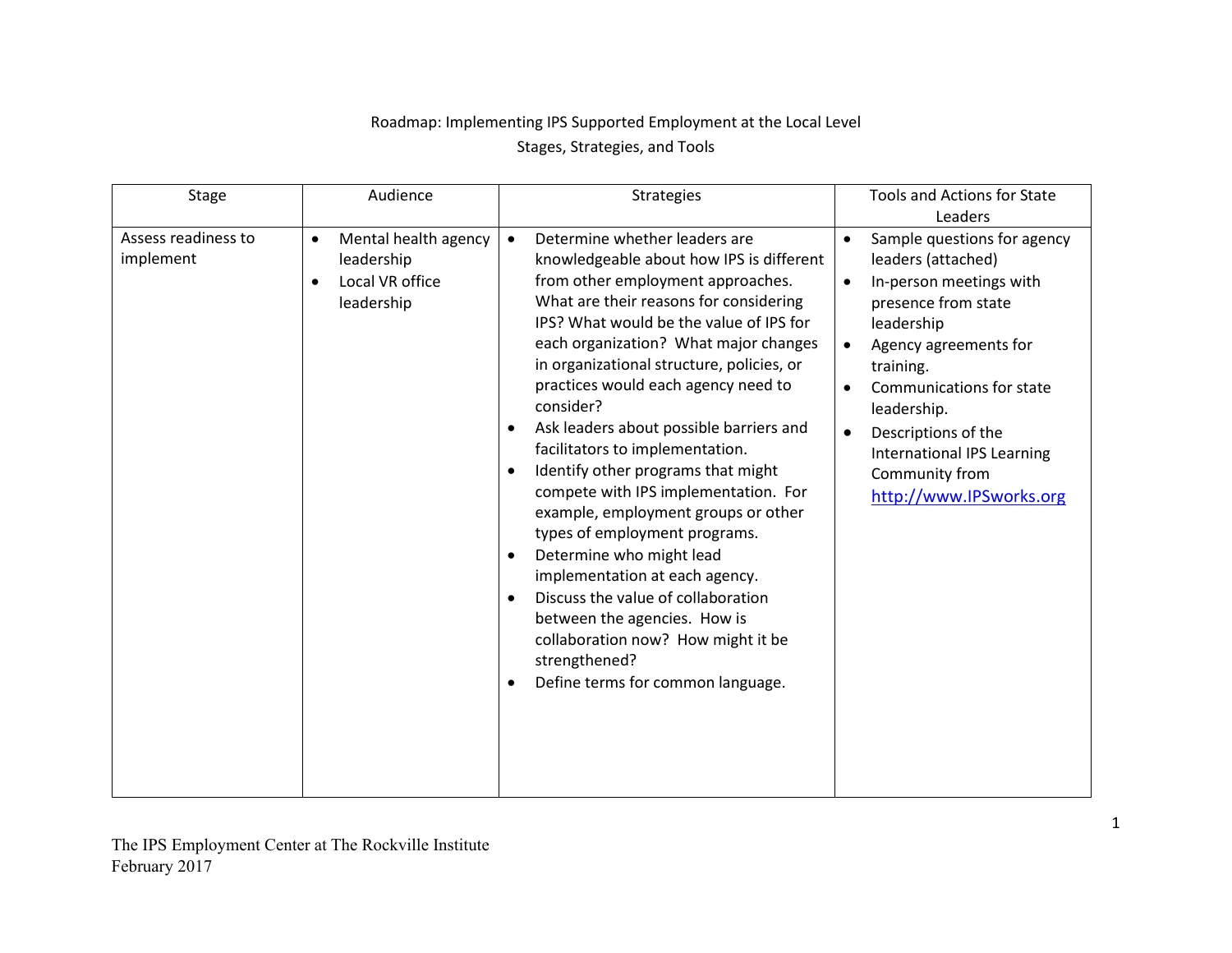| Secure commitment<br>from agency leaders to<br>implement IPS | Mental health agency<br>$\bullet$<br>leadership<br>Local VR office<br>$\bullet$<br>leadership                                                                                                                                                                                                             | Stress the critical role of leadership in<br>$\bullet$<br>program development for IPS. Provide<br>examples of ways that leaders can help<br>with implementation.<br>Secure commitments from leadership to<br>$\bullet$<br>attend training with their staff and to<br>communicate the importance of change<br>to their staff.<br>Secure commitment to develop and<br>participate in a performance<br>improvement team.<br>Determine whether the VR office can<br>assign one or two liaisons to the IPS<br>program, or if all VR counselors will use<br>the IPS approach.<br>Talk about the current fee schedule for<br>VR (if any). Does each service on the fee<br>schedule support or conflict with IPS? | Winter 2011 IPS Newsletter<br>$\bullet$<br>Sample job descriptions for<br>$\bullet$<br>employment specialists and<br>IPS supervisor.<br>Brochure and video about IPS<br>$\bullet$<br>for VR counselors.<br>IPS Program Implementation<br>$\bullet$<br>Kit.<br>Supported Employment<br>$\bullet$<br>Fidelity Scale, 2008, and<br><b>Fidelity Review Manual</b><br>(2015). |
|--------------------------------------------------------------|-----------------------------------------------------------------------------------------------------------------------------------------------------------------------------------------------------------------------------------------------------------------------------------------------------------|-----------------------------------------------------------------------------------------------------------------------------------------------------------------------------------------------------------------------------------------------------------------------------------------------------------------------------------------------------------------------------------------------------------------------------------------------------------------------------------------------------------------------------------------------------------------------------------------------------------------------------------------------------------------------------------------------------------|--------------------------------------------------------------------------------------------------------------------------------------------------------------------------------------------------------------------------------------------------------------------------------------------------------------------------------------------------------------------------|
| <b>Build consensus with</b><br>stakeholders                  | Mental health and VR<br>$\bullet$<br>leadership<br>Middle management<br>$\bullet$<br>from mental health<br>and VR agencies<br>Mental health<br>$\bullet$<br>practitioners<br><b>VR Counselors</b><br>$\bullet$<br>Employment<br>$\bullet$<br>specialists<br>Clients<br>$\bullet$<br>Families<br>$\bullet$ | Convene multiple brief meetings to<br>$\bullet$<br>discuss the rationale for the new practice<br>and to describe IPS.<br>Use the meetings to distribute<br>$\bullet$<br>educational materials for various<br>stakeholder groups.<br>Ask groups for advice about how to<br>inform all eligible clients about the new<br>program and how they will be able to<br>access IPS services.<br>Explain how stakeholders can be part of<br>implementation through steering                                                                                                                                                                                                                                         | Videos such as the<br>$\bullet$<br>Introductory Video or 3 Faces,<br>3 Lives<br><b>Introductory PowerPoint</b><br>about IPS<br><b>Employment posters</b><br>$\bullet$<br>IPS brochure (8-page<br>brochure)<br>VR video and brochure for VR<br>$\bullet$<br>counselors                                                                                                    |

The IPS Employment Center at The Rockville Institute February 2017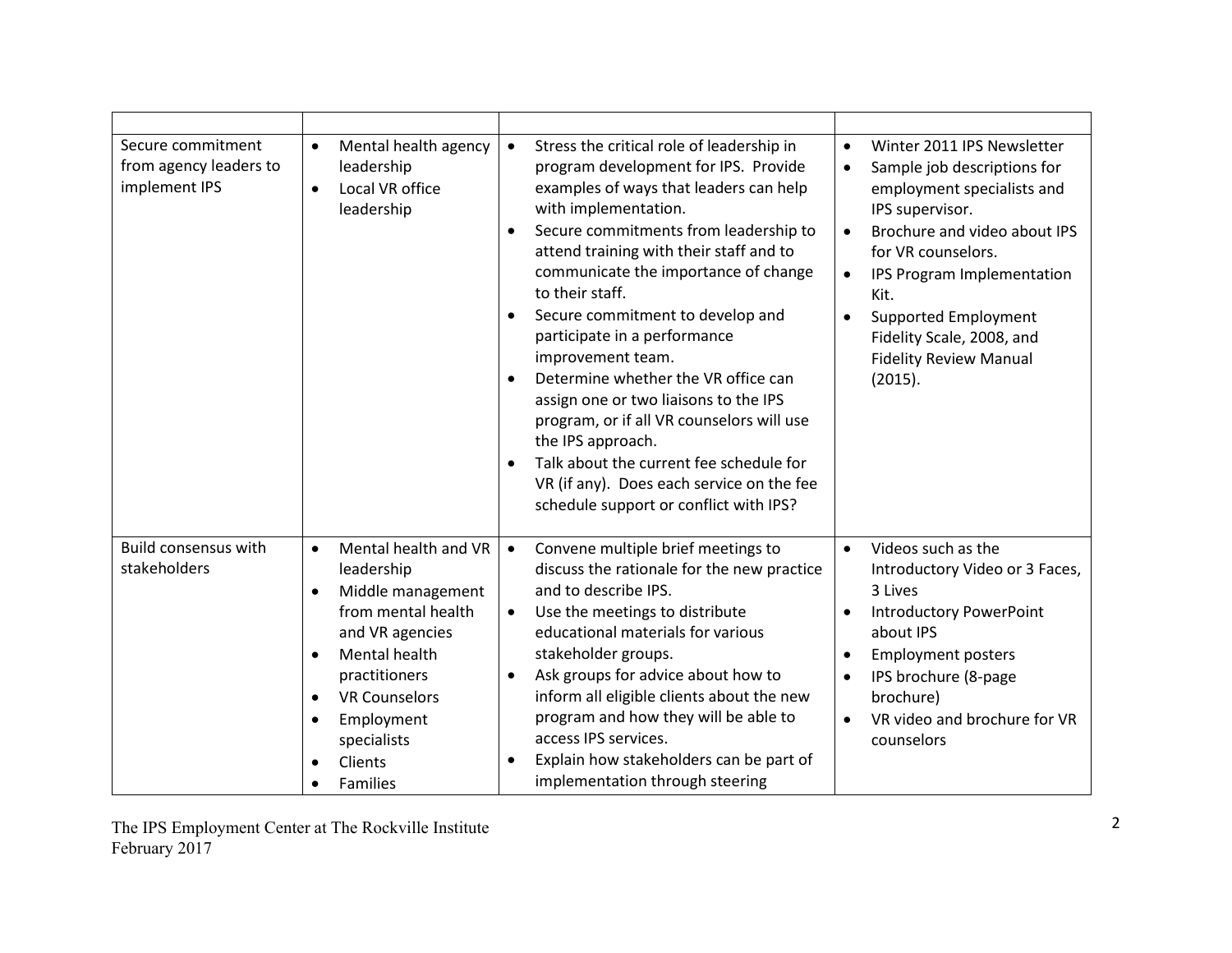|                              | Others<br>$\bullet$                                                                                                                   | committees, participation in fidelity<br>reviews, and so forth.                                                                                                                                                                                                                                                                                                                                                                                                                                                                                                                                                                                                      |                                                                                                                                                                                                                                                                                                                                                                                                                                                        |
|------------------------------|---------------------------------------------------------------------------------------------------------------------------------------|----------------------------------------------------------------------------------------------------------------------------------------------------------------------------------------------------------------------------------------------------------------------------------------------------------------------------------------------------------------------------------------------------------------------------------------------------------------------------------------------------------------------------------------------------------------------------------------------------------------------------------------------------------------------|--------------------------------------------------------------------------------------------------------------------------------------------------------------------------------------------------------------------------------------------------------------------------------------------------------------------------------------------------------------------------------------------------------------------------------------------------------|
| Build the IPS team           | Mental health agency<br>$\bullet$<br>management                                                                                       | Help management identify effective<br>$\bullet$<br>characteristics for IPS staff, such as<br>persistence, hopefulness, creative<br>problem-solving, ability to work with<br>employers, and so forth.<br>Suggest that staff already present in the<br>$\bullet$<br>agency may, or may not, be a good fit for<br>the IPS program.<br>Ask management if they would consider<br>$\bullet$<br>asking VR for suggestions for local people<br>to interview, or including the VR<br>supervisor or assigned liaison in final<br>interviews.<br>Assist management in setting job<br>$\bullet$<br>expectations for IPS positions. For<br>example, minimum number of job starts. | Sample job descriptions for<br>$\bullet$<br>employment specialists and<br>IPS supervisors<br>Sample interview questions<br>$\bullet$<br>for employment specialists<br>Offer to participate in<br>$\bullet$<br>interviews                                                                                                                                                                                                                               |
| Structure the IPS<br>program | Mental health agency<br>$\bullet$<br>management<br>IPS supervisor<br>$\bullet$<br>VR supervisor or<br>$\bullet$<br>assigned counselor | Use multiple meetings with agency<br>$\bullet$<br>management and IPS supervisor to<br>discuss frequency of vocational unit<br>meetings, assignment of employment<br>specialists to mental health teams,<br>location of offices, integration of client<br>records, outcomes to be monitored, and<br>so forth.<br>Meet with VR and the IPS supervisor to<br>$\bullet$<br>discuss resources for benefits planning.<br>If needed, meet with VR office and<br>$\bullet$<br>mental health agency management to<br>discuss needed changes in the fee                                                                                                                        | In-person meetings with state<br>$\bullet$<br>leadership and/or IPS trainer.<br>IPS trainer to begin attending<br>$\bullet$<br>vocational unit meetings<br>twice a month to help team<br>develop productive meetings.<br>IPS trainer to begin attending<br>$\bullet$<br>some mental health<br>treatment team meetings<br>each month to model how to<br>integrate services and how to<br>apply zero exclusion principle.<br>Also to explain to team why |

The IPS Employment Center at The Rockville Institute February 2017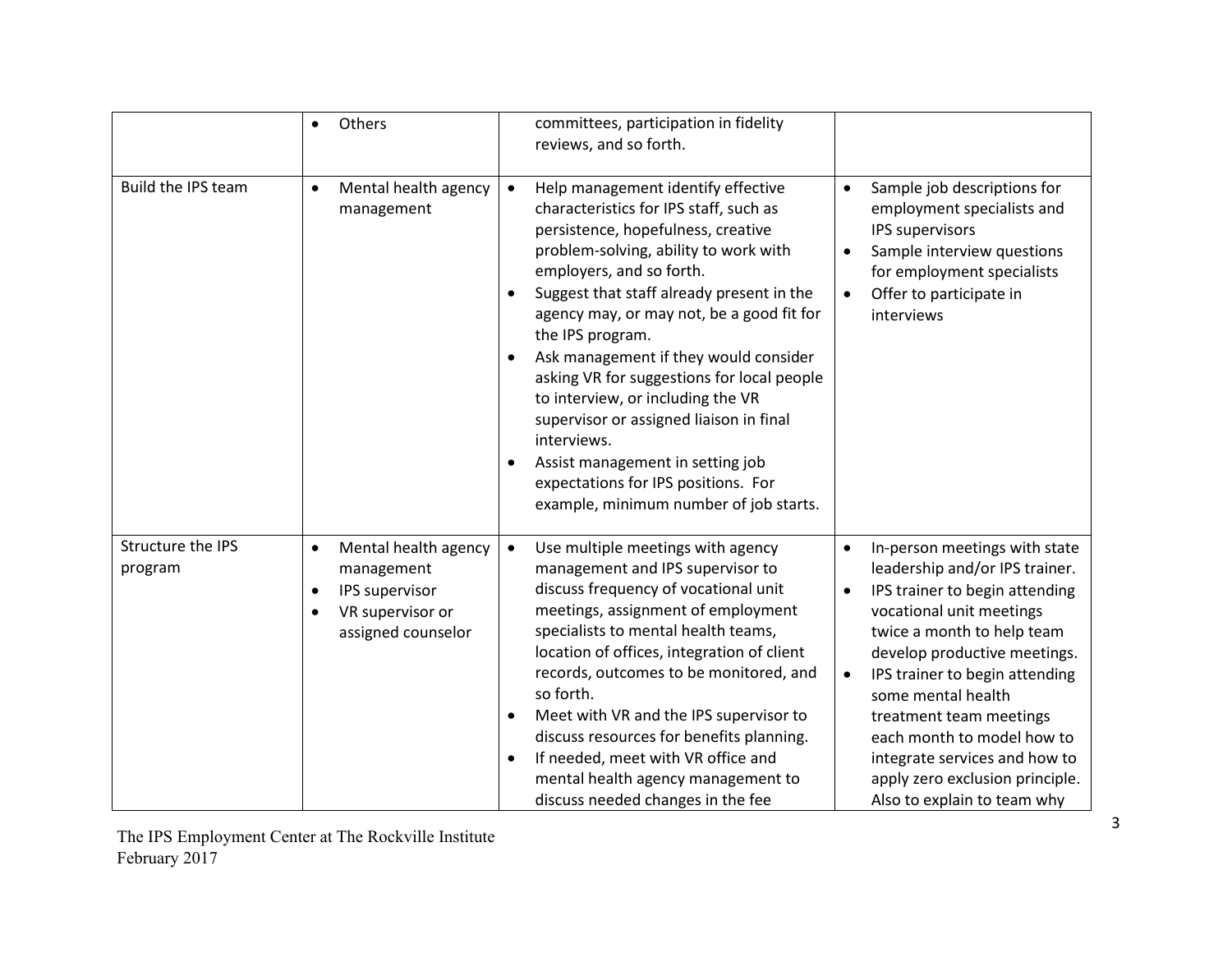| schedule. For example, if fee schedule                                                                                                                                                                                                                                                                                                                                                                                                                                                                                                                                                                                                                                                                                                                                                                                                                                                                                                                                                                                                                                                                                                                                    | the employment specialist                         |
|---------------------------------------------------------------------------------------------------------------------------------------------------------------------------------------------------------------------------------------------------------------------------------------------------------------------------------------------------------------------------------------------------------------------------------------------------------------------------------------------------------------------------------------------------------------------------------------------------------------------------------------------------------------------------------------------------------------------------------------------------------------------------------------------------------------------------------------------------------------------------------------------------------------------------------------------------------------------------------------------------------------------------------------------------------------------------------------------------------------------------------------------------------------------------|---------------------------------------------------|
| includes situational assessments, how                                                                                                                                                                                                                                                                                                                                                                                                                                                                                                                                                                                                                                                                                                                                                                                                                                                                                                                                                                                                                                                                                                                                     | cannot help with case                             |
| will that change and when?                                                                                                                                                                                                                                                                                                                                                                                                                                                                                                                                                                                                                                                                                                                                                                                                                                                                                                                                                                                                                                                                                                                                                | management.                                       |
| Structure the IPS<br>Meet with IPS supervisor, mental health<br>$\bullet$<br>program (continued)<br>middle management and local VR office<br>to discuss current efforts to collaborate<br>and to develop steps for improved<br>collaboration. Will the VR counselor<br>attend vocational unit meetings or will<br>the IPS staff come to the VR office? How<br>often? Will VR staff ever attend mental<br>health treatment team meetings? How<br>will the agencies manage HIPAA<br>compliance? How will referrals be<br>managed between the two agencies?<br>Meet with IPS supervisor and mental<br>health management to talk about how<br>the IPS program can improve cultural<br>competence. Are there groups of people<br>who use agency services who might need<br>extra outreach to consider the program?<br>How will employment specialists know if<br>a person would like services to be<br>provided in a way that is congruent with<br>his culture?<br>Meet with IPS supervisor to discuss<br>record keeping for IPS specialists. How<br>will they document client services? How<br>will they update the career profile? How<br>will they track employer contacts? | Sample program forms on<br>Dartmouth PRC website. |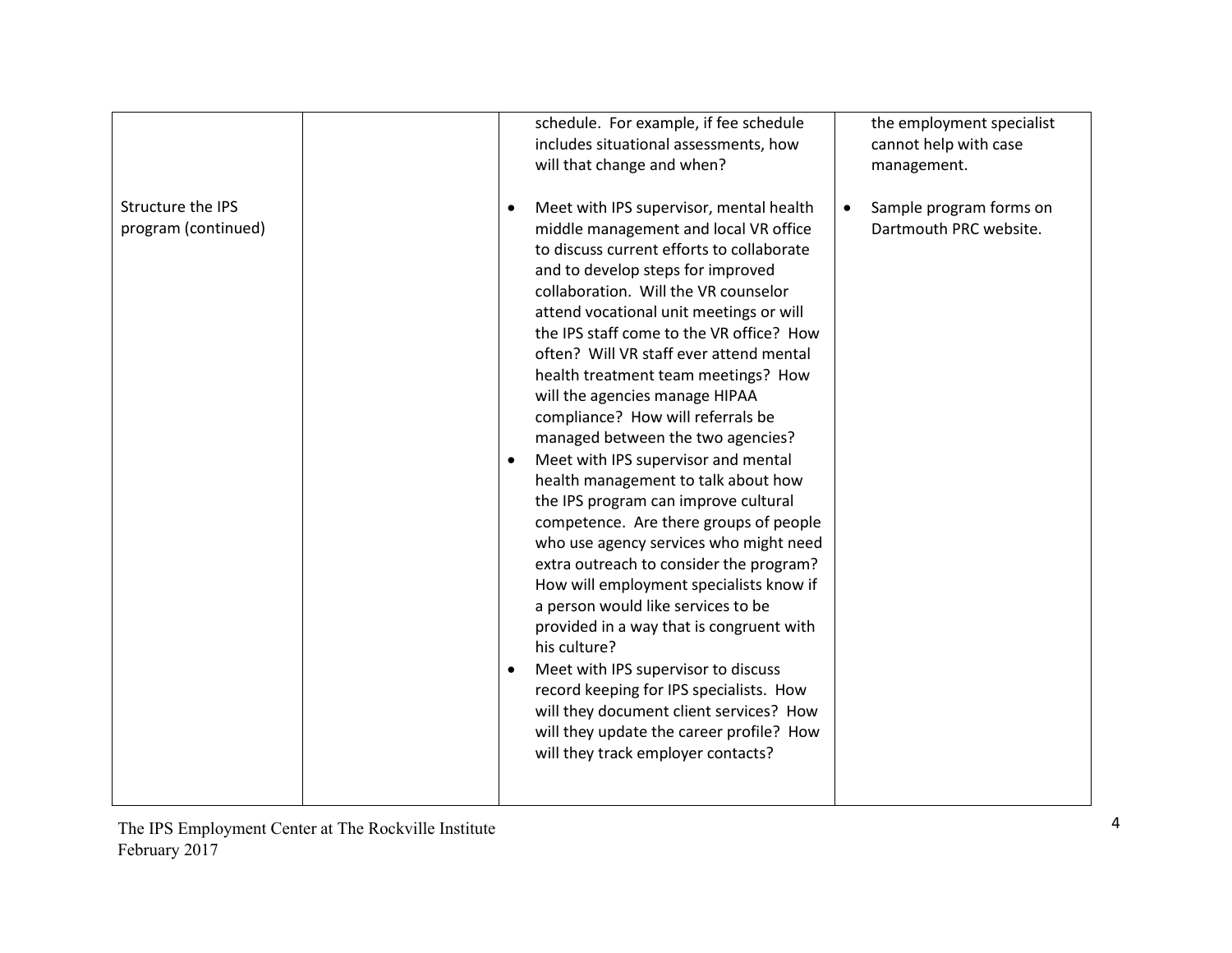| Build support for the IPS<br>program through a<br>performance<br>improvement team<br>(sometimes called a<br>steering committee or<br>leadership committee) | All members of the<br>performance<br>improvement team, for<br>example, representatives<br>from the mental health<br>agency, IPS supervisor,<br>VR counselors, family<br>members, clients. The<br>team might also add an<br>employer or<br>representative from local<br>education institution<br>over time. | Provide basic education about IPS. For<br>$\bullet$<br>example, the eight practice principles.<br>Asking a working person to talk about his<br>$\bullet$<br>or her return to work and the value that<br>work has in her life.<br>Provide basic information about the IPS<br>$\bullet$<br>Fidelity Scale. (Over time the team will<br>review fidelity reports and help with<br>fidelity action plans.)<br>Facilitate the team in setting up a regular<br>$\bullet$<br>meeting schedule.<br>Help the team develop agendas for the<br>$\bullet$<br>first few meetings.                                                                                                       | <b>IPS Employment Center</b><br>$\bullet$<br>videos.<br>Handout about the eight<br>$\bullet$<br>practice principles<br>IPS brochure<br>$\bullet$<br>Information about program<br>$\bullet$<br>benchmarks (Becker, Bond,<br>2012)<br>Handout about steering<br>$\bullet$<br>committees<br>Supported Employment<br>$\bullet$<br>Fidelity Scale, 2008<br>Attendance at performance<br>team by state implementation<br>team and/or state trainers |
|------------------------------------------------------------------------------------------------------------------------------------------------------------|------------------------------------------------------------------------------------------------------------------------------------------------------------------------------------------------------------------------------------------------------------------------------------------------------------|---------------------------------------------------------------------------------------------------------------------------------------------------------------------------------------------------------------------------------------------------------------------------------------------------------------------------------------------------------------------------------------------------------------------------------------------------------------------------------------------------------------------------------------------------------------------------------------------------------------------------------------------------------------------------|-----------------------------------------------------------------------------------------------------------------------------------------------------------------------------------------------------------------------------------------------------------------------------------------------------------------------------------------------------------------------------------------------------------------------------------------------|
| Provide skills training<br>(and develop skills in the<br>field)                                                                                            | <b>IPS Supervisor</b><br>$\bullet$<br>Employment<br>$\bullet$<br>specialists<br>VR supervisor and<br>$\bullet$<br>counselor<br>Mental health<br>$\bullet$<br>practitioners                                                                                                                                 | Provide training to the IPS team<br>$\bullet$<br>regarding the IPS approach, conducting<br>the career profile and engaging people,<br>individualized job search, building<br>employer relationships, job supports and<br>education supports, shared decision<br>making, and Motivational Interviewing<br>skills. Provide a mixture of didactic<br>training and training in the field. For<br>example, talk about job development and<br>then go out with employment specialists<br>to meet with employers. Repeat field<br>training until practitioners demonstrate<br>mastery.<br>Invite VR counselors to attend the above<br>٠<br>trainings, as their schedule permits. | IPS supported employment<br>$\bullet$<br>PowerPoint<br><b>Sample Training Plan</b><br>$\bullet$<br>Videos<br>$\bullet$<br>Booklet for developing<br>$\bullet$<br>relationships with employers<br>IPS workbook<br>$\bullet$<br>Other materials on website<br>Attendance in team meetings<br>$\bullet$<br>to help practitioners plan<br>services that are congruent<br>with IPS principles.                                                     |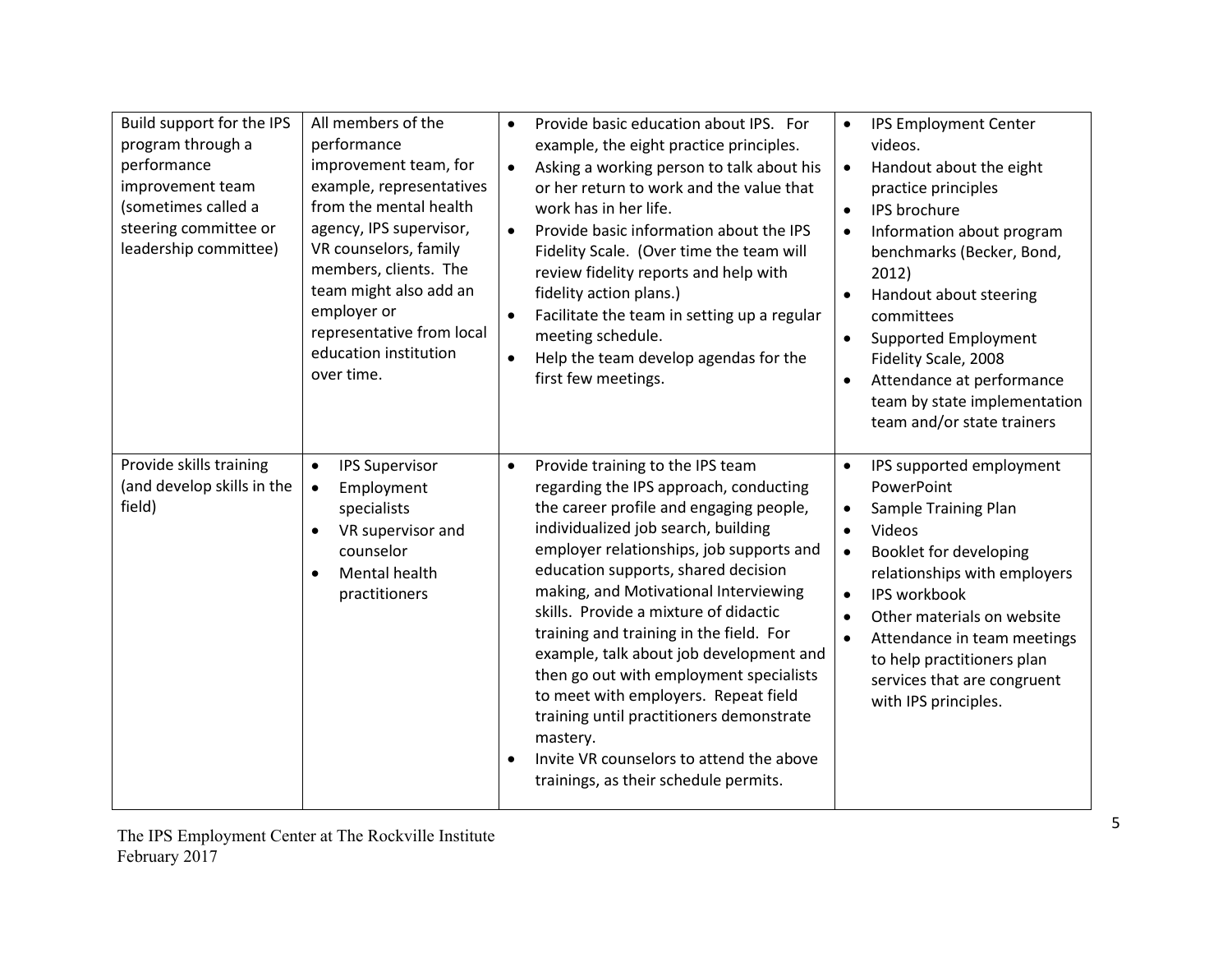| Provide skills training<br>(continued) |                                                                                                                                                                                                      | Meet with VR counselors at their office to<br>$\bullet$<br>talk about their goals and/or concerns<br>about the new approach. Provide<br>information about IPS.<br>Provide training to mental health<br>$\bullet$<br>practitioners about how to engage<br>people in thinking about employment<br>and zero exclusion. Include strategies for<br>working with people who have co-<br>occurring disorders.                                                                                                                                                   |                                                                                                                                                                                                                                                                                                                                                                                                                                  |
|----------------------------------------|------------------------------------------------------------------------------------------------------------------------------------------------------------------------------------------------------|----------------------------------------------------------------------------------------------------------------------------------------------------------------------------------------------------------------------------------------------------------------------------------------------------------------------------------------------------------------------------------------------------------------------------------------------------------------------------------------------------------------------------------------------------------|----------------------------------------------------------------------------------------------------------------------------------------------------------------------------------------------------------------------------------------------------------------------------------------------------------------------------------------------------------------------------------------------------------------------------------|
| Implementation<br>monitoring           | Mental health agency<br>$\bullet$<br>leadership and<br>management<br>VR leadership and<br>$\bullet$<br>management<br>IPS performance<br>$\bullet$<br>improvement team<br>IPS supervisor<br>$\bullet$ | Completion of IPS fidelity review<br>$\bullet$<br>Presentation of findings to IPS<br>$\bullet$<br>performance improvement team and<br>management.<br>Development of action plan to improve<br>$\bullet$<br>fidelity and outcomes. Includes<br>assignments for individuals to complete<br>tasks. For example, the agency IT<br>department might set up a system to<br>track who is employed. The IPS trainer<br>might be responsible for additional job<br>development training.<br>Agency QA process begins to fold IPS into<br>$\bullet$<br>indicators. | <b>IPS Fidelity Manual</b><br>$\bullet$<br>IPS report written by<br>$\bullet$<br>reviewers for the agency<br>Sample fidelity action plans<br>$\bullet$<br>Agency outcomes for the IPS<br>team<br>Agency data regarding the<br>$\bullet$<br>number/percent of people in<br>the agency who are employed<br>Provide fidelity reviews every<br>$\bullet$<br>six months until good fidelity<br>is achieved and annually<br>afterwards |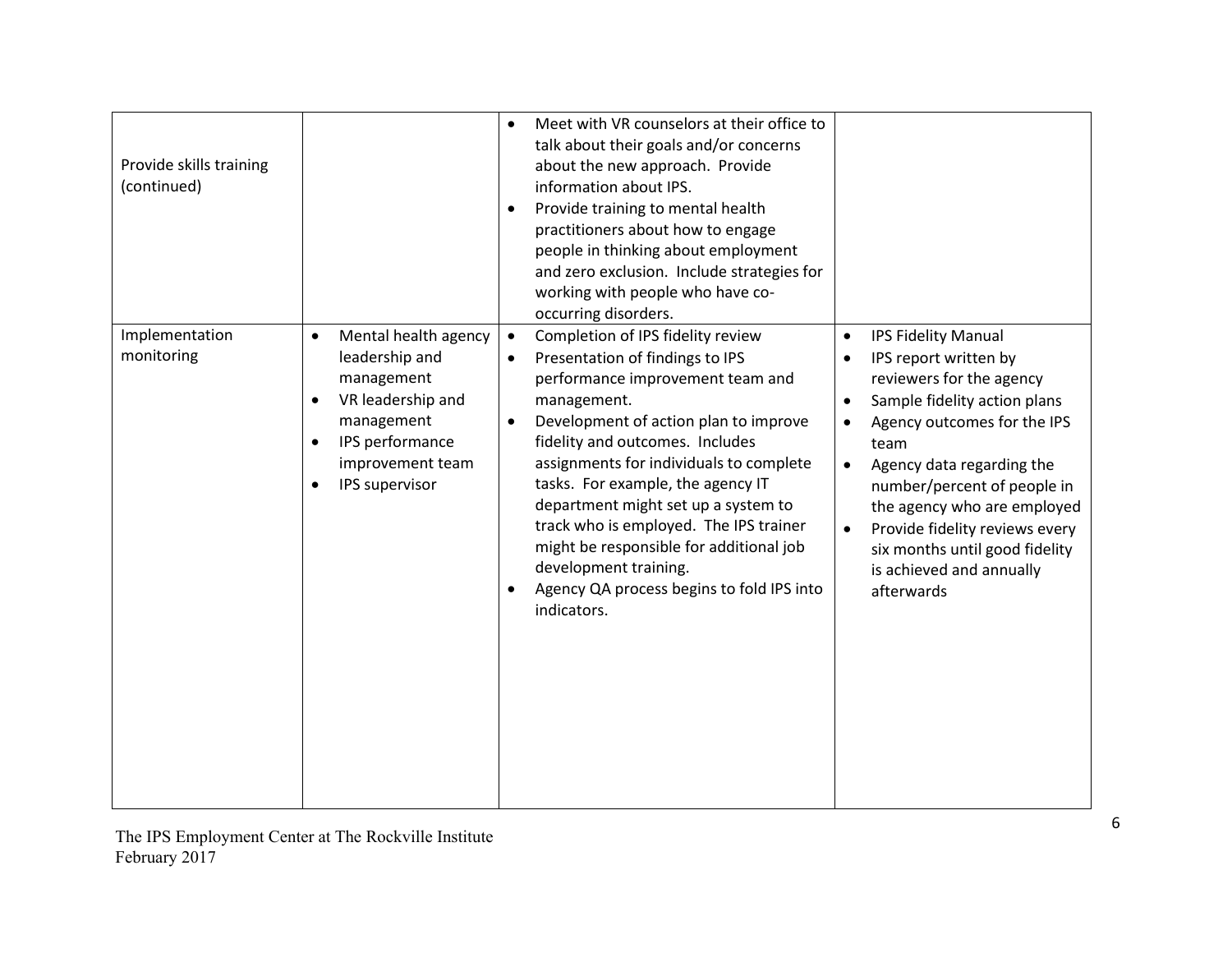| Consultation to<br>leadership and<br>management during                                         | Mental health agency<br>$\bullet$<br>leadership and<br>management | Request regular meetings to discuss<br>$\bullet$<br>progress.<br>Provide multiple methods for leaders and<br>$\bullet$                                                                                                                                                                                                                                                                                                                                                          | IPS trainer and/or state<br>$\bullet$<br>implementers to request<br>meetings during                                                                                                                                                     |
|------------------------------------------------------------------------------------------------|-------------------------------------------------------------------|---------------------------------------------------------------------------------------------------------------------------------------------------------------------------------------------------------------------------------------------------------------------------------------------------------------------------------------------------------------------------------------------------------------------------------------------------------------------------------|-----------------------------------------------------------------------------------------------------------------------------------------------------------------------------------------------------------------------------------------|
| program<br>implementation                                                                      | VR leadership and<br>$\bullet$<br>management                      | managers to contact state trainers and<br>state implementation team members.<br>Ask how leaders would like to be updated<br>$\bullet$<br>about when ongoing training and<br>consultation will be taking place at the<br>agency.<br>Discuss agency goals for IPS.<br>٠<br>Discuss ongoing issues regarding<br>$\bullet$<br>potential challenges in IPS. Also<br>celebrate successes with leaders and<br>managers.<br>Ask how you can be helpful to the<br>$\bullet$<br>agencies. | implementation process                                                                                                                                                                                                                  |
| Focus on building<br>supervisor expertise in<br>order to enhance agency<br>autonomy over time. | IPS supervisor<br>$\bullet$                                       | State-wide quarterly supervisor<br>$\bullet$<br>meetings.<br>Meetings with supervisor to review<br>$\bullet$<br>program outcomes and discuss plans for<br>improved outcomes. Also, to talk about<br>how to help individual practitioners<br>improve performance.<br>Model field training for supervisor (see<br>$\bullet$<br>skills training above).<br>Provide feedback to supervisor after<br>team meetings.                                                                  | Supervision tools at<br>$\bullet$<br>http://www.IPSworks.org<br>Facilitation of statewide<br>$\bullet$<br>supervisor meetings<br><b>IPS Learning Community</b><br>$\bullet$<br>outcomes and graphs<br>Field mentoring logs<br>$\bullet$ |